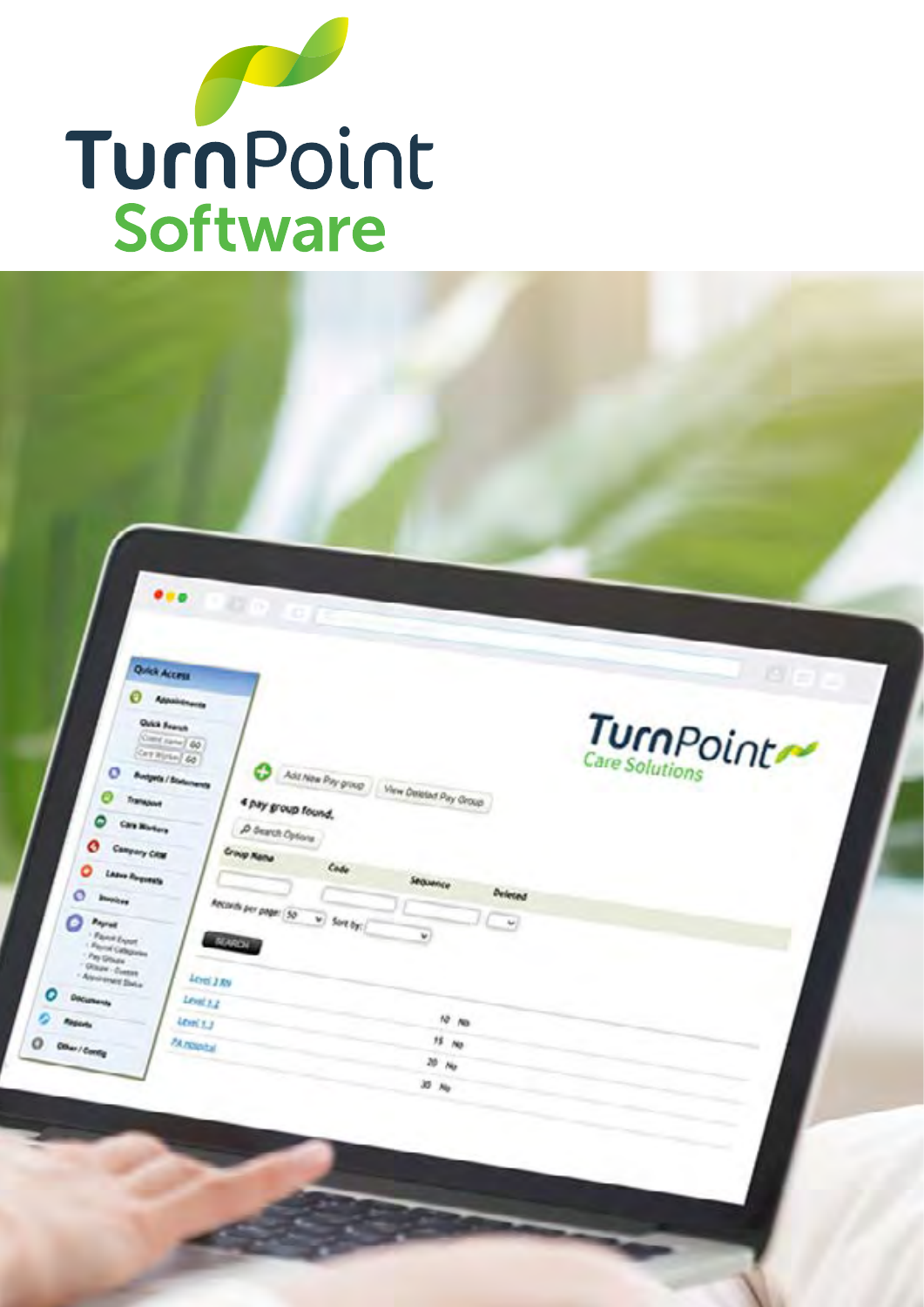## rostering. payroll. invoices. consolidate three systems into one.



Say goodbye to rostering headaches, mileage books, and handwritten care plans, and say hello to a streamlined world where technology does the heavy lifting, leaving you free to focus on the things and people that matter.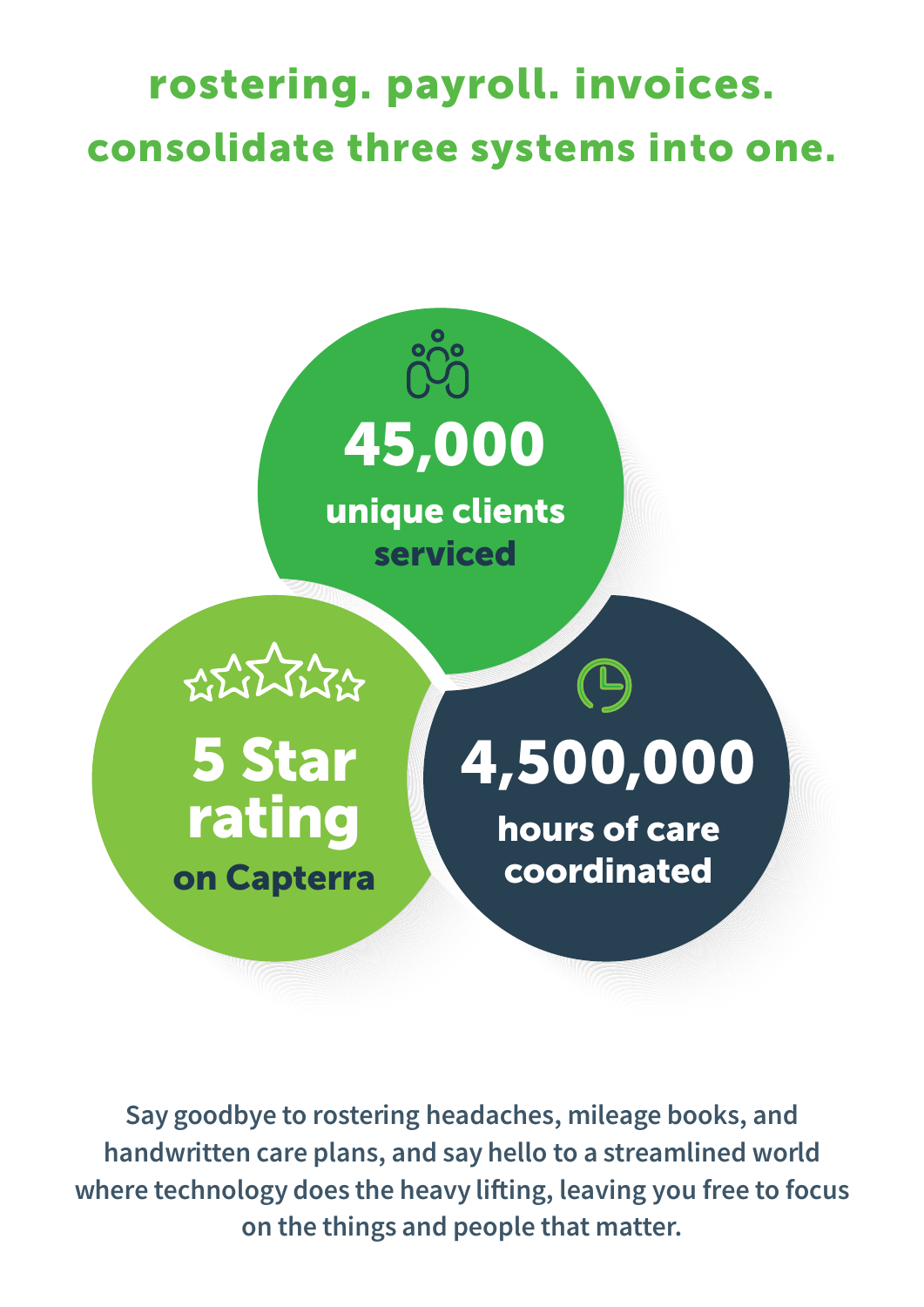TurnPoint Software supports more than 130 providers across Australia and New Zealand, who deliver care to more than 45,000 Australians, utilising our suite of technology products.

Purpose-built for Australia's in-home healthcare providers. The system has been taken up with great success by providers in the Aged Care, NDIS, and Allied Health industries.

**TurnPoint Software** is a fully integrated, end-to-end care management solution that has been designed to drive staff efficiencies, reduce costs and improve client outcomes through real time information sharing.

TurnPoint Software works where you work: in the office or in the field, operating seamlessly across all internet-capable devices. From receiving referrals in the office to updating the care plan at a client's home, the TurnPoint system streamlines organisational processes, empowers workers, and allows clients to sign off on service delivery at the point of care.

## one system, anytime, anywhere

- **Improved healthcare outcomes:** Focus your time on delivering high quality services instead of being held up by low value administration and paper-work.
- $\boxtimes$  Build a single client profile: Ensure you have access to the right information at the right time with all client related information stored in one central, cloud-based location.
- $\boxtimes$  Meet your compliance obligations: Ensure your organisation delivers services in accordance with accreditation requirements.
- $\boxtimes$  Simple and effective rostering: Streamline rostering and make changes in real-time so that you can be confident that your clients receive services on time.
- $\boxtimes$  **Cost effective**: TurnPoint's products are 'Software as a Service' that are cost-affordable so we can grow with you as your business expands.
- **Effective staff management:** Manage your team by understanding their skills, capabilities and how they meet the preferences of your clients.
- Accurate and streamlined invoicing: Generate your invoices straight out of TurnPoint Software and integrate with your accounting software so you can eliminate duplicate data entry.
- **Effective reporting:** Customised and bespoke reporting means that you have access to the right information at your fingertips.
- $\boxtimes$  **Streamlined payroll:** Pay your staff correctly through our Modern Award interpreter so you can be confident you are meeting all your obligations.
- $\boxtimes$  **Integrate with your other system:** You can use TurnPoint's open API platform to integrate with any of your existing platforms.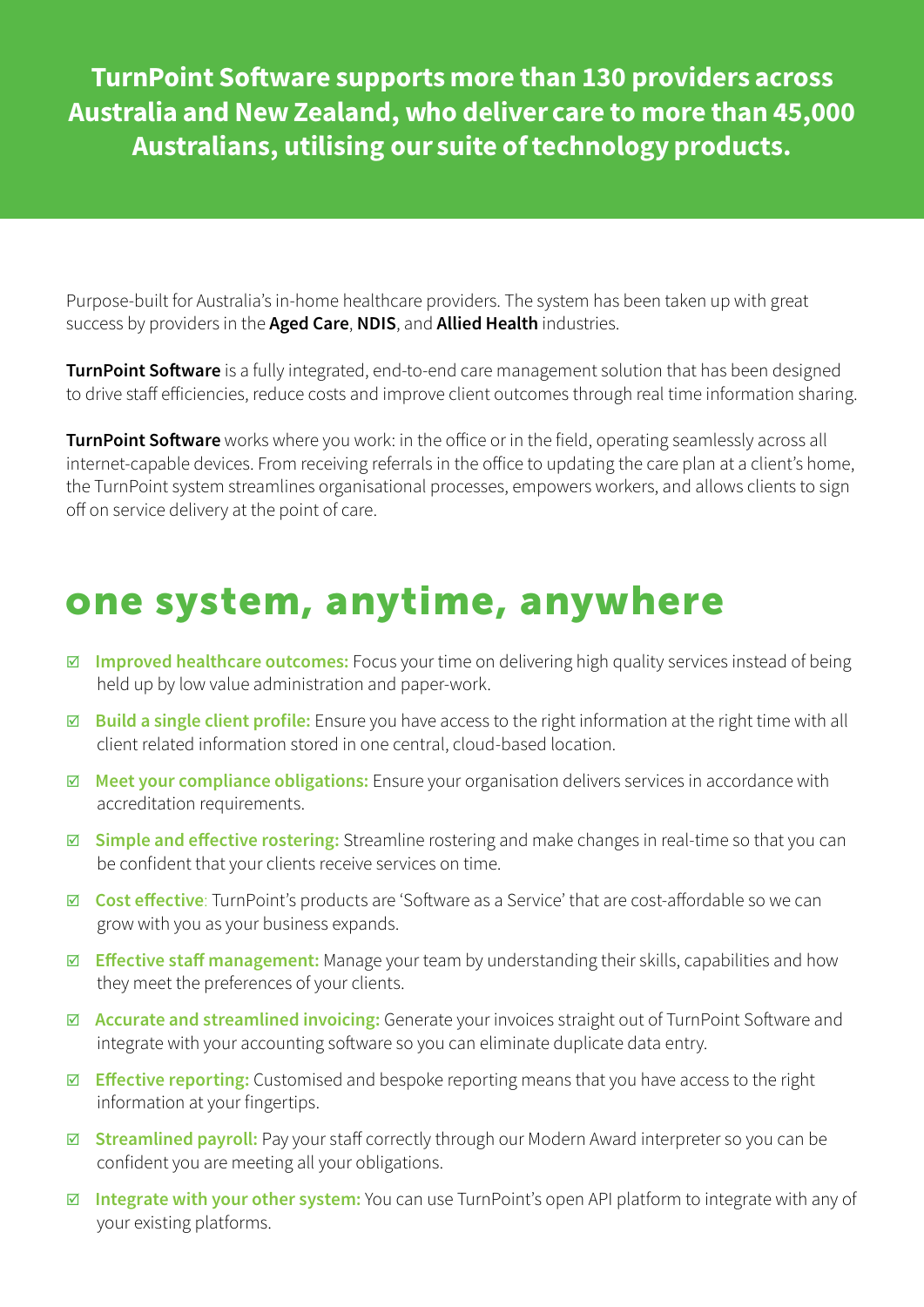

TurnPoint Assist allows you to manage your major work functions in one system: clients; employees; and finance.

### TurnPoint Assist is truly person-centred, allowing your organisation to focus on delivering the best care services to your clients.

#### • End-to-end management:

- Clients: Fully integrated CRM enabling the creation and customisation of client profiles, care plans, carer notes, and appointments.
- Employees: Gives you control over administrative functions, staffing and resources.
- Financial: Simplifies financial management in all home care scenarios.
- Improve productivity, reduce costs and increase profitability: Automate time-consuming activities such as invoicing, staff scheduling, payroll, journey planning and clinical record keeping; giving time back to you and your staff to do what you do best: deliver outstanding client care.
- Easy-to-use and access: Undertake critical work functions anytime, anywhere, from any device. TurnPoint Assist allows you and your team to do daily work tasks at the touch of a finger where it suits you best.

## inclusions

- $HCP$  Budgets
- $HCP$  statements
- $\blacksquare$  Medicare import
- $\boxtimes$  CHSP report upload
- ABA file export
- $HACC$  statements
- $\nabla$  VHC upload
- $\nabla$  DVA VCN billing
- $\boxtimes$  Statement per provider
- $\nabla$  NDIS invoicing
- **V** Journey Planner
- $\boxtimes$  GPS enabled map
- $\Box$  Care Plans
- $\boxtimes$  Manage your payroll
- $\blacksquare$  Manage allowances
- $\blacksquare$  Invoice Export
- $\blacksquare$  Mobile Access
- Service Notes
- $\blacksquare$  Manage privacy
- $\boxtimes$  Set service types
- $\blacksquare$  Manage client profiles
- $\blacksquare$  Store key documents
- $\triangleright$  Set appointments
- $\boxtimes$  Manage your staff
- $\blacksquare$  Match your staff to client preferences
- $\triangledown$  Track staff qualifications
- $\blacksquare$  Reporting
- $\blacksquare$  Customised reports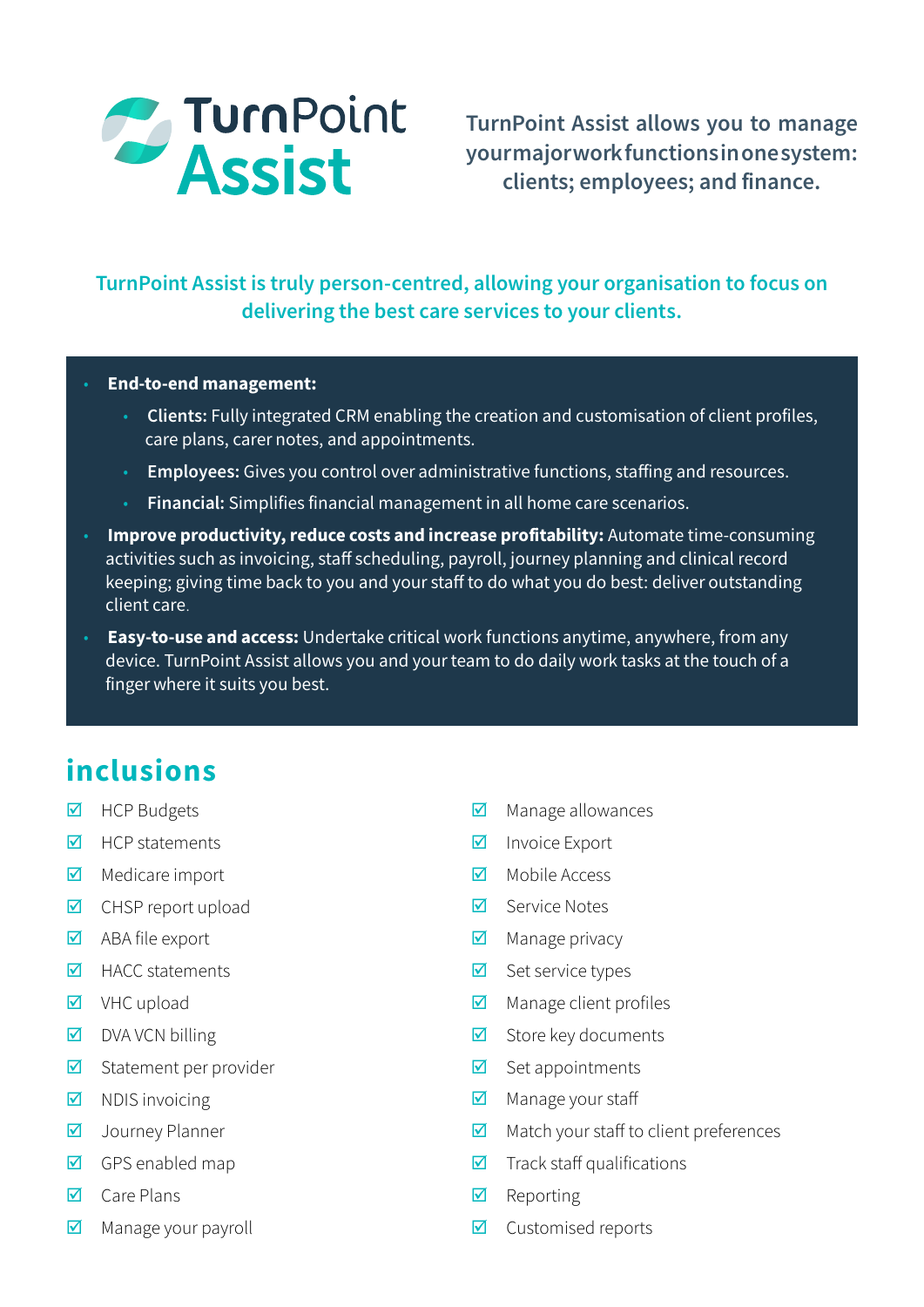

TurnPoint Pay is a fully integrated payroll and workforce management tool.

## Streamline the end-to-end process of employment by eliminating double-handling, saves time, ensures compliance, and shows real time costs.

- Payroll management
- Modern Award interpretation
- Integrated with the ATO to meet Single Touch Payroll requirements
	- Integration with ATO Superannuation clearing house
		- Create bank files, send out compliant payslips
			- Manage leave liabilities

**TurnPoint Pay** incorporates a full modern award interpreter for commonly used healthcare Awards such as the SCHADS Award, Health Professionals and Support Services Award and the Nurses Award.

With multiple awards, shift allowances and penalties to consider, payroll can get complicated, which is why **TurnPoint Pay** offers a best of breed solution to the most complex payroll and invoicing scenarios.

TurnPoint Pay also interacts seamlessly with most major accounting packages, meaning less work for you and your team.

## inclusions

- ABA file export
- $\blacksquare$  Mobile Access
- $\boxtimes$  Store key documents
- $\boxtimes$  Manage your staff
- $\blacksquare$  Track staff qualifications
- $\blacksquare$  Reporting
- $\blacksquare$  Customised reports
- $\blacksquare$  Modern Award interpreter
- $\triangleright$  STP integration
- $\blacksquare$  Process superannuation payments
- $\Box$  Generate compliant payslips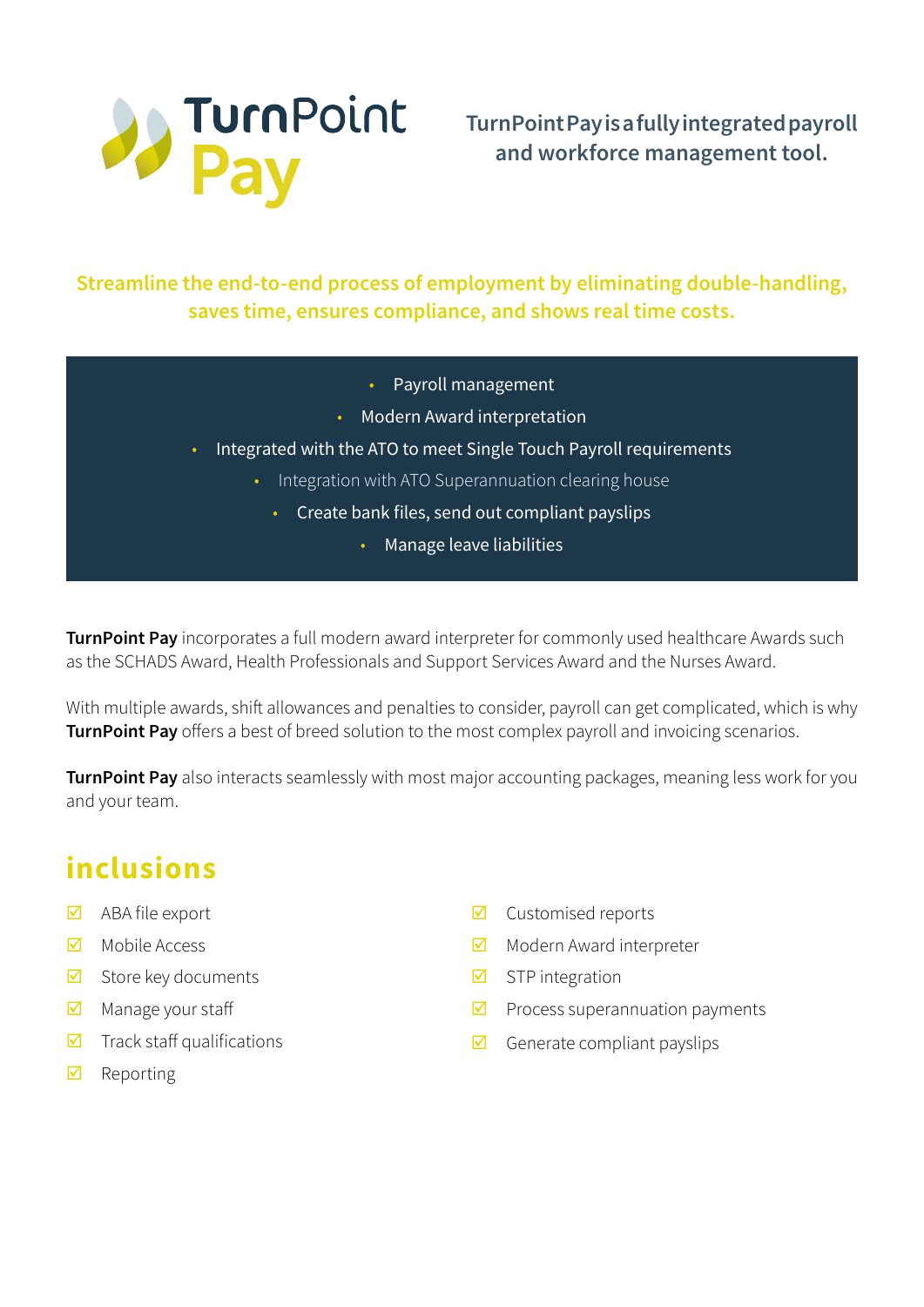# training

#### TurnPoint Software offers additional training to providers to help them to maximise their usage in the system and create more efficiencies and productivity administrators and users.

The team at TurnPoint are able to provide you with additional training to help you enhance client outcomes and help improve your bottom line. We have recently released a new training curriculum. New training modules include system administration, rostering and support coordination.

#### We offer two types of training.

- One-on-one: For those who are after more personalised training to suit their individual needs, we offer one-on-one training.
- Group training: If you're looking to provide refresher, or targeted training for a number of staff, we also offer group training options.

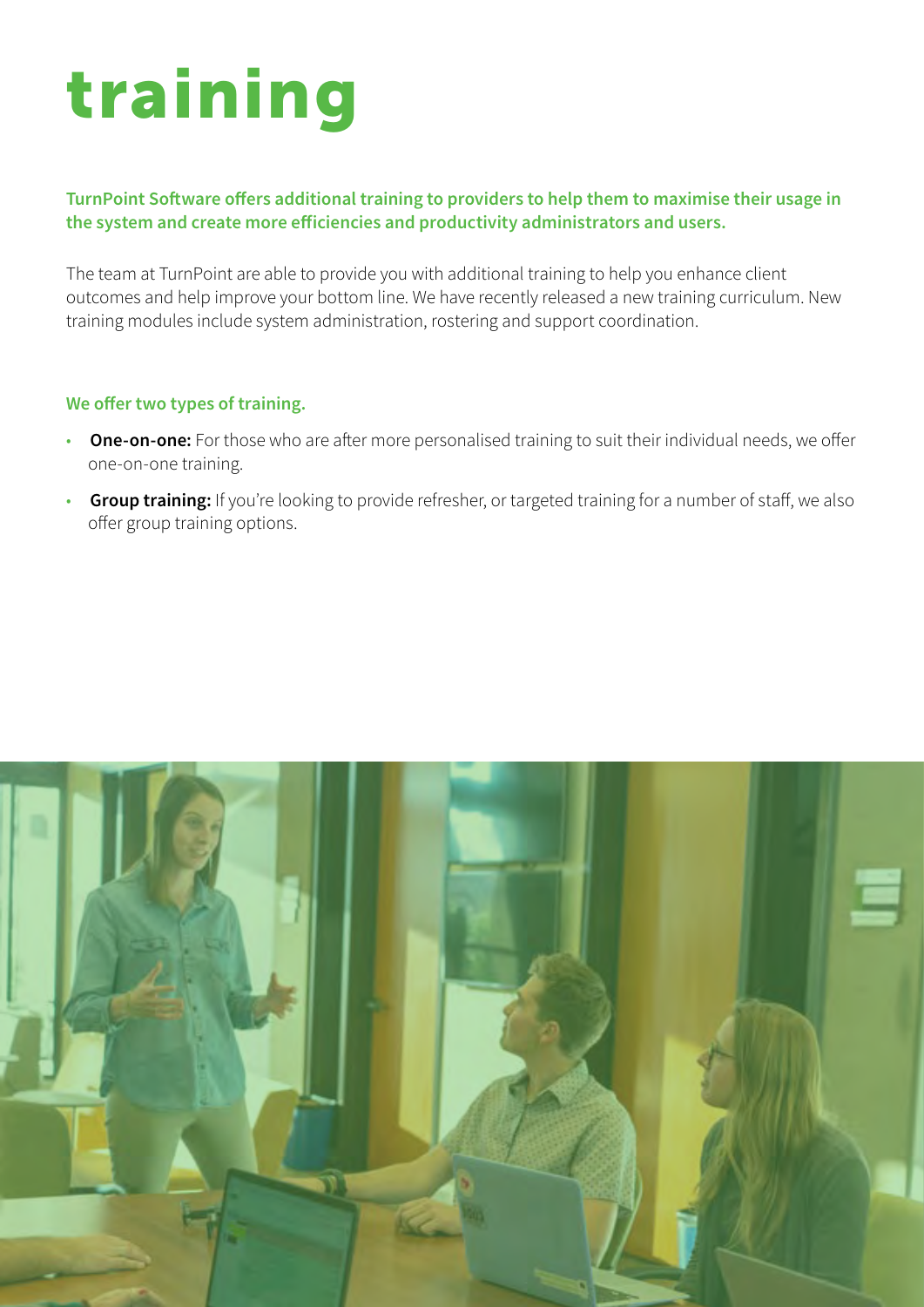## case study

### All Care Health Services Group ('allcare') is a provider of in-home care services for Australian's aged over 65 years.

Following a number of months of research to find the most affordable, yet comprehensive care coordination platform for their growing business, in early 2019, the organisation implemented the TurnPoint Software system.

Introducing the TurnPoint Software system has meant that the organisation has been able to reduce its costs and more effectively and efficiently coordinate the care of their clients.

The single customer view has ensured that Care Coordinators are able to provide high quality services leading to reduced hospitalisations and increased wellbeing of care recipients.

Allcare co-founder and Chief Customer Officer, Deanna Maunsell, believes there are many benefits of TurnPoint Software fare.

"We have benefited from the continued feature upgrades that have incrementally improved the platform. These have lowered a number of our operating costs, which in turn has provided us with greater capacity to invest in the quality of care for our clients."

An unexpected bonus for the organisation has been the reduction of administrative overheads of quality assurance audits. The system has been highly commended by auditors on the high level of compliance for the organisation as a result of digital processes.